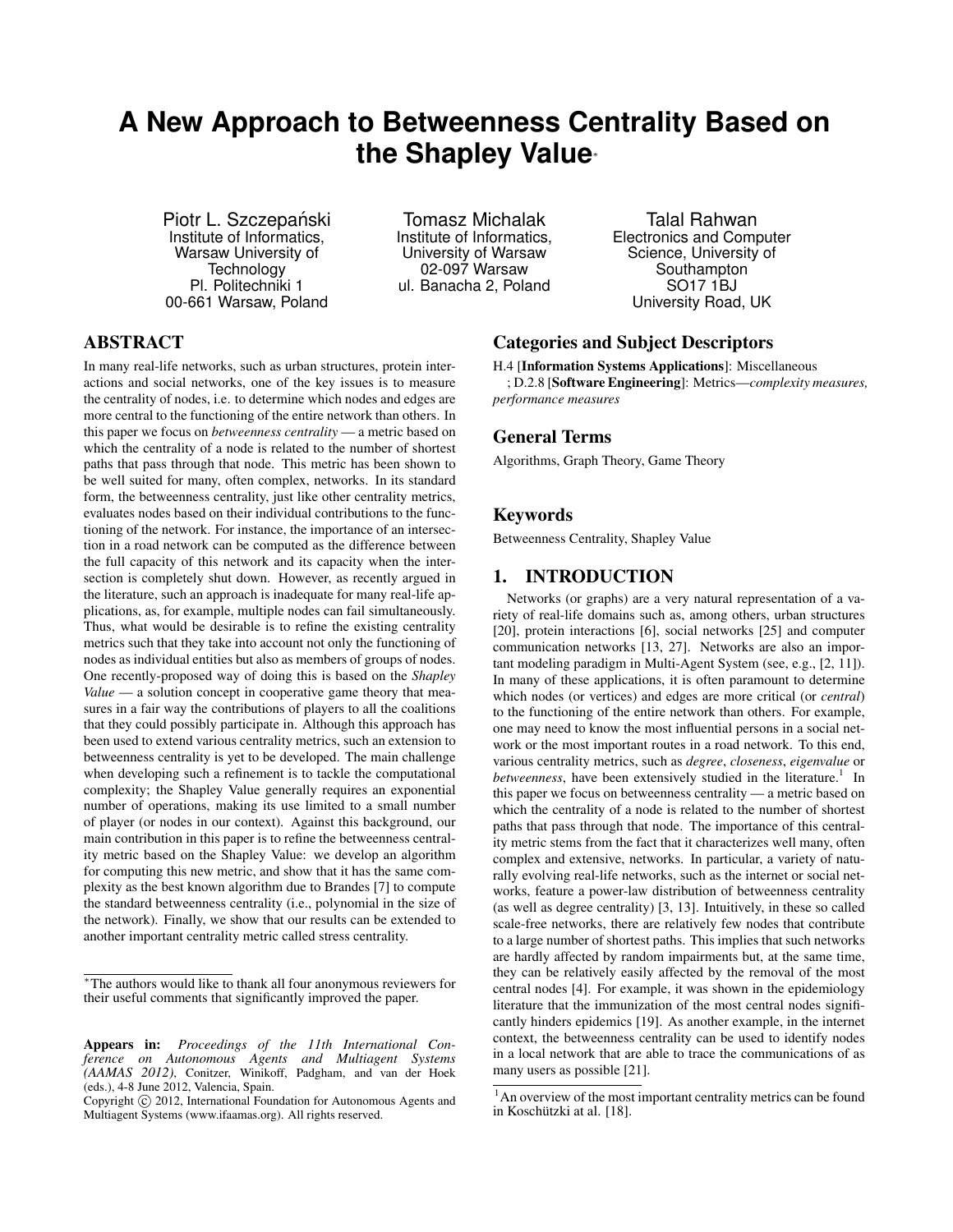Due to a variety of important applications, an ongoing line of research tries to develop better centrality metrics that are more suitable for diverse real world situations [14]. Consider, for example, the problem of designing an infrastructure network, such as a communication network or power grid, where the design is required to be resistant to random node failures. In this respect, centrality metrics, which in this case are called vitality measures [18], simply test the performance of a network with and without a given node. For instance, the importance of an intersection in a road network can be computed as the difference between the full capacity of this network and its capacity when the intersection is completely shut down. Naturally, the more adverse the consequences of a node failure are, the higher the centrality of this node becomes. Nevertheless, such an approach to computing centrality is often inadequate for many real-life network applications.<sup>2</sup> In more detail [1]:

- It is often insufficient to merely consider failures of individual nodes. This is because, in many real-world situations, multiple nodes can fail simultaneously. This was, for instance, the case with the Japanese power grids that were destroyed during the 2011 tsunami. Whereas not much capacity is lost when individual nodes fail in such a network, multiple concurrent failures of certain critical nodes can be highly detrimental. Such issues, however, are not considered in the standard centrality metrics;
- A related impediment of standard centrality metrics is the implicit assumption of node failure independence. This assumption does not hold in many real-world situations when nodes break down sequentially in a short period of time [26].

In an attempt to address the above shortcomings, the notion of *group centrality* [12] has been proposed by which centrality is measured not only for individual nodes but also for groups of them. Whereas, in principle, this notion tackles the issue of group failures, its use is rather limited. This is because it only answers the question of how important a certain group of nodes is. However, it is often unknown *ex ante* which particular groups of nodes should be considered, e.g., in a natural disaster scenario, where it is not possible to identify a priori the nodes that will be affected. Even if we evaluate all possible groups, we are still left without a synthetic ranking of individual nodes' importance. Thus, what would be more desirable is to have a metric of importance of an individual node that takes into account many (preferably all) potential groups that this node can belong to. One such metric is the recentlyproposed notion of the *game theoretic network centrality* [15, 24] based on the *Shapley Value*. In more detail, the Shapley Value is one of the key solution concepts in game theory. It advocates a fair division of payoff from a coalitional game and is computed as the weighted average of marginal contributions of players to all the coalitions that they could potentially participate in. The basic idea behind the Shapley Value-based centrality is to define a game over the network, where nodes are players and collections of nodes are coalitions. In this game, the value of any coalition reflects the consequences of a simultaneous failure of all the nodes involved in this coalition. The marginal contribution of a node to a coalition is interpreted as the change in severity of such a failure if this additional node failed with all the other nodes already involved in the coalition. The Shapley Value computed for such a game shows the weighted average of all the marginal contributions of each node to all the potential coalitions of nodes. This addresses both problems related to the standard centrality metrics. Note, however, that

computing the Shapley Value in the general case requires a number of operations that is exponential in the number of players. This is clearly not desirable, especially given networks with large numbers of nodes. Thus, to be able to use Shapley Value-based metrics in practice, it is crucial that this complexity is significantly reduced.

Against this background, our contributions in the present paper can be summarised as follows:

- 1. To date, the Shapley Value was used to refine two standard metrics: degree centrality [24] and closeness centrality [1]. Our first contribution in this paper is to develop the refinement of the betweenness centrality metric based on the Shapley Value;
- 2. We propose a polynomial-time algorithm for computing the new metric. Interestingly, although our algorithm involves the computation of the Shapley Value, we show that it has the same complexity as the best known algorithm due to Brandes [7] to compute the standard betweenness centrality.
- 3. Finally, we show that the above results can be extended to another centrality metric, namely the stress centrality [23, 18] — a concept closely related to betweenness centrality.

The remainder of the paper is organized as follows. In Section 2, basic notations and definitions are presented. In Section 3, we introduce the new betweenness centrality based on the Shapley Value. The polynomial time algorithm to compute the new metric is described in Section 4. In Section 5, we summarize our results and present the most promising directions for future research. Finally, a proof is provided in the appendix.

### 2. PRELIMINARIES

In this section we introduce basic concepts from cooperative game theory that are needed in our analysis.

A *graph* (or *network*) G is composed of *vertices* (or *nodes*) and *edges*. Their sets will be denoted  $V(G)$  and  $E(G)$ , respectively, where every edge in  $E(G)$  connects two vertices in  $V(G)$ . An edge connecting vertices  $u, v \in V(G)$  will be denoted by  $(u, v)$ . We will also consider *weighted networks* in which a weight (label) is associated with every edge in  $E(G)$ . Informally, a *path* is a sequence of connected edges. The *shortest path* between two given vertices  $u$  and  $v$  is a path that ends with these vertices and minimizes the weights of the involved edges (or minimizes the number of edges in the case of unweighted networks). It will be denoted by  $u \stackrel{p}{\rightsquigarrow} v$  or simply p if there is no risk of confusion.

Next, we define the notion of a coalitional game and the Shapley Value [22]. In particular, by  $A = \{a_1, \ldots, a_{|A|}\}\$  we will denote the set of players that participate in a coalitional game. A *characteristic function*  $\nu$  :  $2^A \rightarrow \mathbb{R}$  assigns to every coalition  $C \subseteq A$ a numerical value representing its performance. It is assumed that  $\nu(\emptyset) = 0$ . A *coalitional game in a characteristic function form* is then a tuple  $(A, \nu)$ . It is usually assumed that the grand coalition, i.e. the coalition of all the players in the game, has the highest value and, therefore, is formed. One of the fundamental questions in cooperative game theory is how to divide the payoff from the grand coalition between the players. Whereas, in principle, there may be an infinite number of such divisions, we are interested in those that meet certain desirable criteria. In this respect, in his highly-regarded paper, Shapley proposed to evaluate the role of each player in the game proportionally to a (weighted) average marginal contribution of this player to all possible coalitions. The importance of the Shapley Value stems from the fact that it is the

<sup>&</sup>lt;sup>2</sup>A failure of a node should be understood as an inability to perform its previous role, e.g. to control the information flow.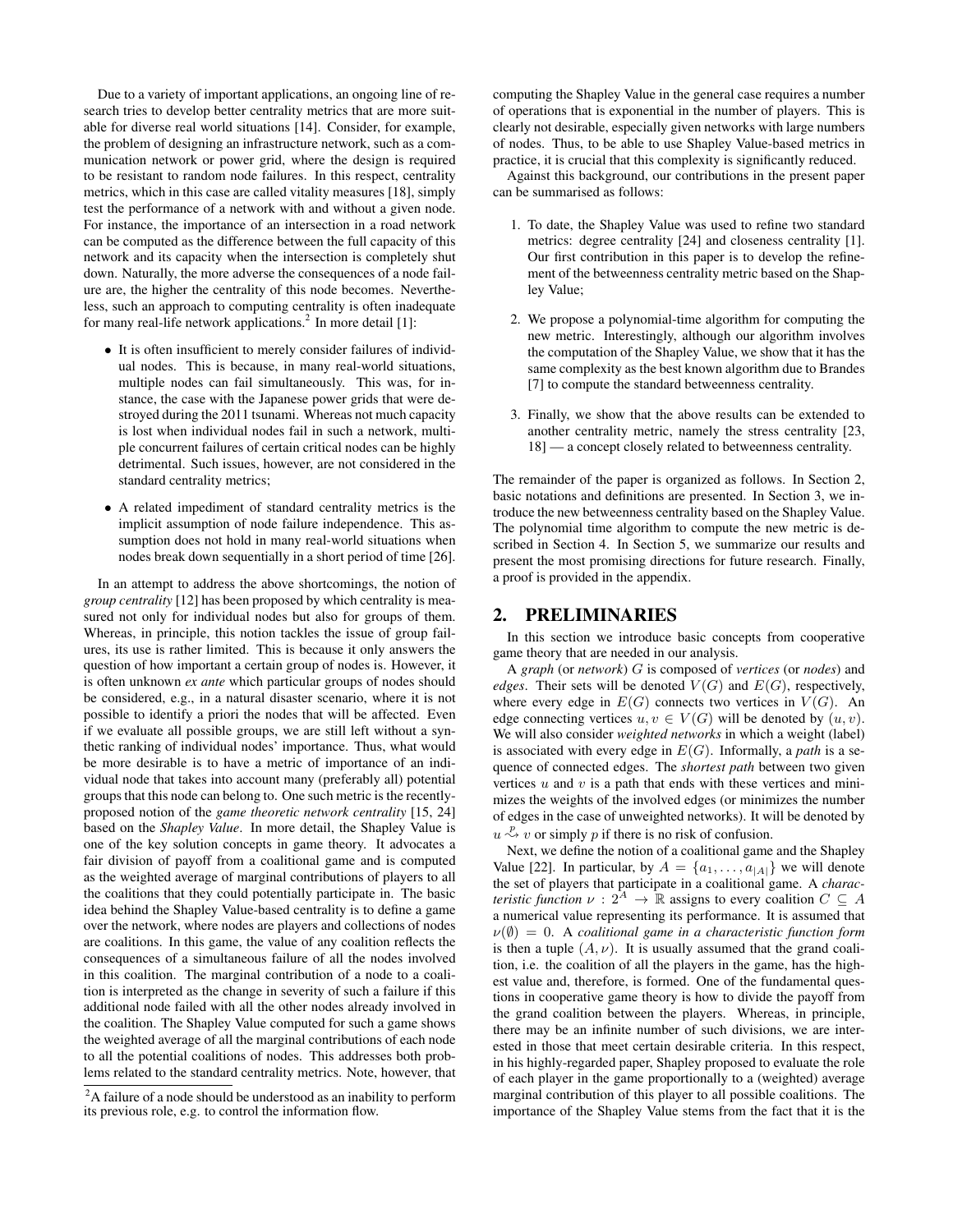unique division scheme that meets the following four fairness criteria:

- 1. *Efficiency* the entire payoff of the grand coalitions is distributed among players;
- 2. *Symmetry* all players with the same marginal contributions to all coalitions receive exactly the same payoff;
- 3. *Null player* players with no marginal contribution to every coalition receive no payoff; and
- 4. *Additivity* values for two given games sum up to the value computed for the sum of both games.

To formalize this concept we denote by  $\pi \in \Pi(A)$  a permutation of players in A, and by  $P_{\pi}(i)$  the coalition made of all predecessors of player  $a_i$  in  $\pi$ . In more detail, denoting by  $\pi(j)$  the location of  $a_j$  in  $\pi$ , we have  $P_\pi(i) = \{a_j \in \pi : \pi(j) < \pi(i)\}\$ . Shapley [22] defined the value of  $a_i$ , denoted  $SV_i(A, \nu)$ , as the average marginal contribution of  $a_i$  to coalition  $P_\pi(i)$  over all  $\pi \in \Pi$ . Formally:

$$
SV_i(A,\nu) = \frac{1}{|A|!} \sum_{\pi \in \Pi} [\nu(P_{\pi}(i) \cup \{a_i\}) - \nu(P_{\pi}(i))]. \quad (1)
$$

The intuition behind the above formula is as follows: suppose that the players arrive at a certain meeting point in a random order. Furthermore, assume that every player  $a_i$  who arrives receives the marginal contribution that this arrival brings to those already at the meeting point. The payoff of player  $a_i$  from the coalitional game is then the average of these contributions taken over all the possible orders of arrival.

The above formula can be rewritten into an equivalent form as:

$$
SV_i(A,\nu) = \sum_{S \subseteq A \setminus \{a_i\}} \frac{|S|!(|A|-|S|-1)!}{|A|!} [\nu(S \cup \{a_i\}) - \nu(S)]. \tag{2}
$$

In the network context, we will denote a coalitional game defined on network G by  $(V(G), \nu)$ , where a set of vertices is a set of players,  $A = V(G)$ , and  $\nu : 2^{V(G)} \rightarrow \mathbb{R}$  is the characteristic function, where  $\nu(\emptyset) = 0$ . Sometimes, we will use the phrase "value of coalition  $S$ " when referring to  $\nu(S)$ .

# 3. SHAPLEY VALUE-BASED BETWEENNESS CENTRALITY

In this section we propose the Shapley Value-based betweenness centrality. We start with the definition of the standard betweenness centrality [14]:

*Definition 1.* The betweenness centrality of a vertex  $v$  is defined as a function  $c: V \to \mathbb{R}: c_b(v) = \sum_{s \neq v \neq t} \frac{\sigma_{st}(v)}{\sigma_{st}}$ , <sup>3</sup> where  $\sigma_{st}$  is the number of shortest paths from s to t (if  $s = t$  then  $\sigma_{st} = 1$ ), and  $\sigma_{st}(v)$  is the number of shortest paths from s to t passing through vertex v (if  $v \in \{s, t\}$  then  $\sigma_{st}(v) = 0$ ).

Intuitively, the betweenness centrality metric represents the load placed on a given vertex in a network. One of the key applications of this metric is to measure the ability of different nodes to control the information flow within a network. However, as we will now show, there are cases where the standard betweenness centrality metric does not produce accurate measurements in such applications. Consider, for example, the network in Figure 1. By computing the centrality of each node in this network using the standard



Figure 1: Sample network.

betweenness metric, we find that both  $v_9$  and  $v_{10}$  are ranked equally (i.e.,  $c_b(v_9) = c_b(v_{10}) = 98$ )! This is clearly not accurate since the failure of  $v_9$  has more adverse consequences on the ability to pass information through the network than the failure of  $v_{10}$ . For example, if  $v_{10}$  fails, then the bottom right nodes (i.e.,  $v_{16}$ ,  $v_{17}$ ,  $v_{18}$ , and  $v_{19}$ ) can still communicate with one another. On the other hand, if  $v_9$  fails, then the bottom left nodes  $(v_{12}, v_{13}, v_{14}, \text{ and } v_{15})$ can no longer communicate with each other.

In an attempt to deal with this issue, Everett and Borgatti [12] proposed the notion of *group betweenness centrality* of the form:

$$
c_{gb}(S) = \sum_{\substack{s \notin S \\ t \notin S}} \frac{\sigma_{st}(S)}{\sigma_{st}},
$$

where  $S \subseteq V(G)$  is a subset of vertices under consideration, and  $\sigma_{st}(S)$  is the number of the shortest paths from s to t passing through some vertex in S (if  $s \in S$  or  $t \in S$  then  $\sigma_{st}(S) = 0$ ). This centrality metric, however, only evaluates a given subset of vertices S, and this implies that the evaluation of individual nodes remains unchanged. For instance, given the network in Figure 1, group betweenness centrality gives exactly the same ranking of  $v_9$  and  $v_{10}$ as the standard betweenness centrality, i.e.,  $c_{ab}(v_9) = c_{ab}(v_{10}) =$ 98 (the only difference is that the former centrality evaluates  $\{v_9\}$ and  $\{v_{10}\}\$ , while the latter one evaluates  $v_9$  and  $v_{10}$ , respectively; this change does not affect the evaluations of those two nodes). Therefore, even if we evaluate all possible  $2^{|V(G)|}$  subsets using group centrality, we are still left without one synthetic ranking of individual vertices' importance.

To address this problem, we now introduce the Shapley Valuebased betweenness centrality:

*Definition 2.* Given a network G, the Shapley Value-based betweenness centrality of a vertex  $v \in V(G)$  is defined as a function  $c_{Sh}: V \to \mathbb{R}: c_{Sh}(v) = SV_v(V(G), \nu)$ , where  $\nu$  is the characteristic function defined as  $\nu: 2^{V(G)} \to \mathbb{R}: \nu(S) = \sum_{\substack{s \notin S \\ t \notin S}}$  $\frac{\sigma_{st}(S)}{\sigma_{st}}$ with  $S \subseteq V(G)$ .

As mentioned in Section 2, the Shapley Value divides the payoff of the grand coalition among players by evaluating their marginal contributions to any coalition they may possibly belong to. Simply, the higher these marginal contributions are, the higher the Shapley value of a player is. Or, to rephrase it in the context of this paper, the more a vertex contributes to the performance of any possible group of vertices (that this vertex belongs to), the higher

<sup>&</sup>lt;sup>3</sup>To deal with unconnected graphs it is assumed that  $\frac{0}{0} = 0$ .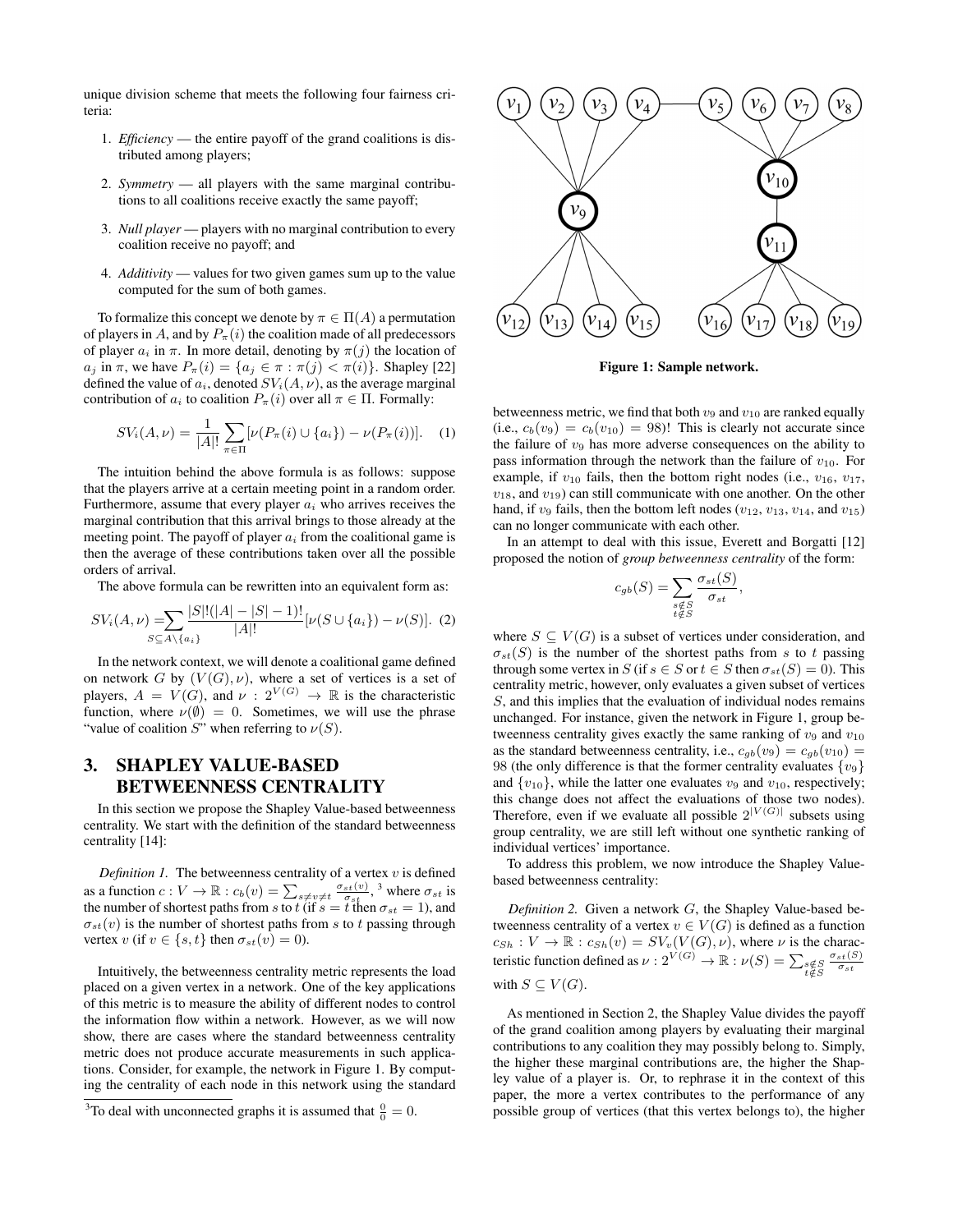its betweenness centrality should be. Thus, unlike the group betweenness centrality, our Shapley Value-based centrality provides synthetic ranking of individual vertices' importance. Coming back to the example in Figure 1, we find that:  $c_{Sh}(v_9) = 18.2$ , while  $c_{Sh}(v_{10}) = 16.0833$ . In other words, our metric is able to reflect the difference in centrality between  $v_9$  and  $v_{10}$  because the evaluation of each node is done from a global perspective of all subsets in the network. This approach, among other advantages, grasps a nuance that  $\{a_{10}, a_{11}\}$  play the the same role as  $\{v_9\}$ , and this because  $c_{gb}(\{v_9\}) = c_{gb}(\{v_{10}, v_{11}\}).$ 

Our notion can be seen as analogous to the Shapley Value-based degree and closeness centralities. Having defined it, in the next section we will propose a polynomial time algorithm to compute it.

# 4. ALGORITHMS TO COMPUTE THE SHAP-LEY VALUE BASED BETWEENNESS CEN-**TRALITY**

Although the formula for the Shapley Value in (2) is less computationally involved than in (1), it still requires analyzing a number of coalitions that is exponential in the number of players. Specifically, in our network context one would need to analyse  $O(2^{|V(G)|})$ coalitions, i.e., groups, of vertices. To circumvent this major obstacle, we propose in this section two polynomial algorithms for computing the Shapley Value-based betweenness centrality: one for weighted graphs, and the other for unweighted graphs. Interestingly, we show that the first algorithm has the same complexity as the best known algorithm to compute the betweenness centrality in the standard form (due to Brandes [7]). Furthermore our both algorithms can be easily adapted to work on directed graphs.

#### 4.1 A Look at Marginal Contributions

Given a graph G and some vertex  $v \in V(G)$ , we would like to compute the expected marginal contribution of this vertex to the set of vertices  $P_{\pi}(v)$  occurring before v in a random permutation  $\pi$  of all vertices of the graph. We split our analysis into two cases: one of positive and one of negative marginal contributions, respectively.

Firstly, we consider positive contributions. In what follows, let us focus on some particular shortest path  $p$  which contains vertex v. Recall that we denote by  $\sigma_{st}$  the number of shortest paths between vertices s and t, and by  $\sigma_{st}(v)$  the number of shortest paths between vertices  $s$  and  $t$  where every path passes through vertex  $v$ and  $v \neq t \neq s$ . Every path in  $\sigma_{st}(v)$  has a positive contribution to the coalition  $P_{\pi}(v)$  through v if and only if it is not yet controlled by any vertex from set  $P_\pi(v)$ . In this case, the positive contribution equals  $\frac{1}{\sigma_{st}}$ . The necessary and sufficient condition for this to happen can be expressed by  $\Psi(p) \cap P_\pi(v) = \emptyset$ , where  $\Psi(p)$  is the set of all vertices lying on the path  $p$  including endpoints. That is, vertices  $s$  and  $t$ , as well as the rest of the vertices from path  $p$ , should not belong to  $P_\pi(v)$ .

Now, let us introduce a Bernoulli random variable  $B_{v,p}^{+}$  which indicates whether vertex  $v$  makes a positive contribution through path p to set  $P_{\pi}(v)$ . Thus, we have:

$$
\mathbb{E}[\frac{1}{\sigma_{st}}B_{v,p}^+] = \frac{1}{\sigma_{st}}P[\Psi(p) \cap P_{\pi}(v) = \emptyset],
$$

where  $P[\cdot]$  denotes probability, and  $\mathbb{E}[\cdot]$  denotes expected value. In other words, we need to know the probability of having  $v$  precede all other vertices from  $\Psi(p) \setminus \{v\}$  in a random permutation of all vertices in the graph. Combinatorial arguments (see the Appendix) show that this happens with probability  $\frac{1}{|\Psi(p)|}$ . Thus:

$$
\mathbb{E}[\frac{1}{\sigma_{st}}B_{v,p}^+] = \frac{1}{\sigma_{st}|\Psi(p)|}.
$$
 (3)

Secondly we examine a potential negative contribution of vertex v to set  $P_{\pi}(v)$ . Such a contribution happens when path p ends with v. Specifically, if coalition  $P_\pi(v)$  already controls path p, along with vertex  $v$ , then not only is there no value added from  $v$  becoming a member of this coalition, but there is a negative effect of this move. In particular, the group betweenness centrality assumes that a set of vertices S controls only those paths with both ends not belonging to  $S$ . Therefore, when  $v$  becomes a member of coalition  $P_{\pi}(v)$ , its negative contribution through path p is  $-\frac{1}{\sigma_{sv}}$ , where, following the previous convention, we denote the number of paths that start with some s end with v by  $\sigma_{sv}$ .

Now, we will analyse a probability of such a negative contribution to happen by considering a complementary event in which path p makes neutral contribution to set  $P_\pi(v)$ . This happens if and only if either vertex s belongs to set  $P_\pi(v)$ , or this path is not controlled by any of the vertices in  $P_\pi(v)$ . Formally:  $s \in$  $P_{\pi}(v) \vee (\Psi(p) \cap P_{\pi}(v)) = \emptyset$ . Now, by introducing a Bernoulli random variable  $B_{v,p}^-$  which indicates whether that vertex v makes a negative contribution through path p to set  $P_\pi(v)$ , we get the following expression:

$$
\mathbb{E}[-\frac{1}{\sigma_{sv}}B_{v,p}^-] = -\frac{1}{\sigma_{sv}}(1-P[s \in P_\pi(v) \vee (\Psi(p) \cap P_\pi(v)) = \emptyset]).
$$

Again, one can show with combinatorial arguments that this probability is  $P[\Psi(p) \cap P_\pi(v) = \emptyset] = \frac{1}{|\Psi(p)|}$  and due to symmetry that  $P[s \in P_\pi(v)] = \frac{1}{2}$ . Finally, from the disjointness of these two events, we

$$
\mathbb{E}[-\frac{1}{\sigma_{sv}}B_{v,p}^{-}]=\frac{2-|\Psi(p)|}{2\sigma_{sv}|\Psi(p)|}.
$$
\n(4)

Before proceeding, we define  $\partial_{st}$  to be the set of all shortest paths from s to t, and, analogously,  $\partial_{st}(v)$  to be the set of shortest paths from s to t passing through vertex  $v^4$ . Now, using the expected value of Bernoulli random variables (3) and (4) we are able to compute the Shapley Value of vertex  $v$ , which is the expected marginal contribution of v to  $P_\pi(v)$ , as:

$$
SV_v(V(G), \nu) = \sum_{s \neq v \neq t} \sum_{p \in \partial_{st}(v)} \mathbb{E}[\frac{1}{\sigma_{st}} B_{v,p}^+] + \sum_{s \neq v} \sum_{p \in \partial_{sv}} \mathbb{E}[-\frac{1}{\sigma_{st}} B_{v,p}^-] = \sum_{s \neq v \neq t} \sum_{p \in \partial_{st}(v)} \frac{1}{\sigma_{st}|\Psi(p)|} + \sum_{s \neq v} \sum_{p \in \partial_{sv}} \frac{2 - |\Psi(p)|}{2\sigma_{sv}|\Psi(p)|}.
$$
(5)

The above equation provides insight into the Shapley Value-based betweenness centrality: it is not simply the classical betweenness centrality scaled by the number of vertices that belong to each path. This is because, the second part of the sum resembles the closeness centrality, but with distances measured as the number of vertices on the shortest paths. So, if the vertex lays in the middle of many shortest paths, then its value will be higher.

### 4.2 The Case of Unweighted Graphs

In this subsection we will construct an efficient algorithm for computing the Shapley Value-based betweenness centrality for unweighted graphs. Specifically, in such graphs, the number of vertices in the shortest path between  $s$  and  $t$  is simply equal to the distance between s and t, denoted as  $d(s, t)$ .<sup>5</sup> In other words, we

<sup>&</sup>lt;sup>4</sup>Note that  $\sigma_{st} = |\partial_{st}|$  and  $\sigma_{st}(v) = |\partial_{st}(v)|$ .

<sup>&</sup>lt;sup>5</sup>For notational convenience we assume that distance between two vertices is the number of vertices on the shortest path between them (not the number of edges), e.g.  $d(s, s) = 1$ .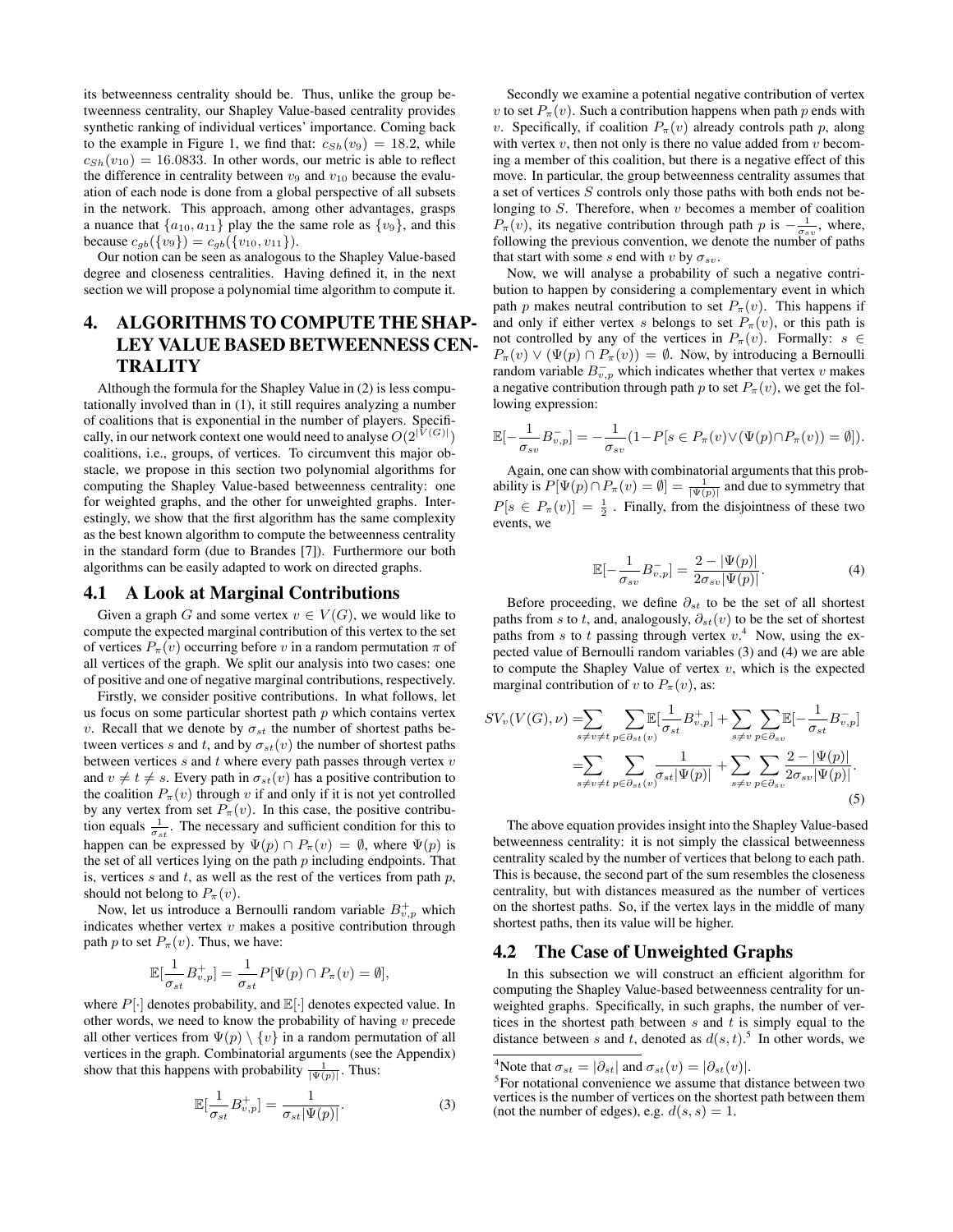have:  $|\Psi(p)| = d(s, t)$ . Based on this, it is possible to simplify (5) as follows:

$$
SV_v(V(G), \nu) = \sum_{s \neq v \neq t} \sum_{p \in \partial_{st}(v)} \frac{1}{\sigma_{st}d(s, t)} + \sum_{s \neq v} \sum_{p \in \partial_{sv}} \frac{2 - d(s, v)}{2\sigma_{sv}d(s, v)}
$$

$$
= \sum_{s \neq v} \left( \sum_{t \neq v} \frac{\sigma_{st}(v)}{\sigma_{st}d(s, t)} + \frac{2 - d(s, v)}{2d(s, v)} \right). \tag{6}
$$

The above equation provides some interesting insights: by transforming the second element of the inner sum  $\frac{2-d(s,v)}{2d(s,v)} = \frac{1}{d(s,v)} + \frac{1}{2}$ <br>we find that, in unweighted graphs, the Shapley Value using group betweenness centrality as a characteristic function is in fact the sum of *the distanced scaled betweenness centrality* (introduced by Borgatti and Everett in [5]) and the *closeness* centrality, shifted by half.

Now, we adopt the framework presented in [7] so as to accommodate equation (6). We denote by  $\delta_{s,t}(v) = \frac{\sigma_{st}(v)}{d(s,t)\sigma_{st}}$  a pairdependency, which is the positive contribution that vertices  $s$  and  $t$ make to the assessment of vertex  $v$  in equation (6). Analogously, we denote by  $\delta_{s}$ ,  $(v) = \sum_{t \in V} \delta_{s,t}(v)$  one-side dependency, which is the positive contribution that vertex s makes to the evaluation of vertex  $v$  in the equation (6).

A naive way to compute the betweenness centrality is to first compute the number of shortest paths between all pairs, and then sum all pair-dependencies. This process takes  $O(|V|^3)$  time. Brandes [7] proposed an algorithm to improve this complexity by using some recursive relation. This algorithm runs in  $O(|V| \cdot |E|)$  time, and requires  $O(|V| + |E|)$  space. We will now show that, although our new centrality is based on the Shapley Value, it can be computed with the same complexity as Brandes's algorithm.

Building upon Brandes [7], and its modification for distanced scaled betweenness centrality presented in [8] we have:

$$
\delta_{s,\cdot}(v) = \sum_{\substack{w:\ (v,w)\in E\\d(s,w)=d(s,v)+1}} \frac{\sigma_{sv}}{\sigma_{sw}} \left(\frac{1}{d(s,w)} + \delta_{s,\cdot}(w)\right). \tag{7}
$$

Now, we are able to compute our Shapley Value-based betweenness centrality for a vertex v by iterating over all other vertices and summing their contributions. Using (6) and (7) we get:

$$
SV_v(V(G), \nu) = \sum_{s \neq v} \left( \delta_{s, \cdot}(v) + \frac{2 - d(s, v)}{2d(s, v)} \right).
$$
 (8)

Algorithm 1 modifies Brandes's approach and computes the Shapley Value-based betweenness centrality. It runs in  $O(|V| \cdot |E|)$  time, and requires  $O(|V| + |E|)$  space.

Firstly, in lines 7 - 15, the algorithm calculates both the distance and the number of shortest paths from a source s to each vertex. While doing that, for each vertex  $v$ , all directly preceding vertices occurring on shortest paths from  $s$  to  $v$  are stored in memory. This process uses Breadth-First Search [10] which takes  $O(|V|)$  time and  $O(|V| + |E|)$  space. In the second step (lines 20 and 22), the algorithm uses formula (8) to calculate the contribution of the source s to the value of our betweenness centrality for each vertex that is reachable from the source. This step also takes  $O(|V|)$  time and  $O(|V| + |E|)$  space.

As visible in formula (8), in an undirected graph, each path is considered twice. Thus in line 20 which is inside the loop we multiply the influence of the vertex s by two. At the end of the algorithm, in line 23, we halve the accumulated result. Finally, we note that it is very easy to adopt Algorithm 1 to directed graphs. To this end, we remove the loop from line 23 and halve the contribuAlgorithm 1: Computing Shapley Value-based betweenness centrality for unweighted graphs

**Input:** Graph  $G = (V, E)$ **Data:** queue  $Q$ , stack S for each  $v \in V$  and some source s:  $d(s, v)$ : distance from v to the source s  $Pred<sub>s</sub>(v)$ : list of predecessors of v on the shortest paths from source s  $\sigma_{sv}$ : the number of shortest paths from s to v  $\delta_{s}$ ,  $(v)$ : the one-side dependency of s on v **Output:**  $c_{Sh}(v)$  Shapley Value-based betweenness centrality for each vertex  $v \in V$ 1 foreach  $v \in V$ do 2  $c_{Sh}(v) \leftarrow 0;$ 3 foreach  $s \in V$  do 4 foreach  $v \in V$  do 5 | |  $Pred_s(v) \leftarrow empty list; d(s, v) \leftarrow \infty; \sigma_{sv} \leftarrow 0;$ 6  $d(s, s) \leftarrow 1$ ;  $\sigma_{ss} \leftarrow 1$ ; enqueue  $s \rightarrow \mathcal{Q}$ ; 7 while Q *is not empty* do **8** dequeue  $v \leftarrow Q$ ; push  $v \rightarrow S$ ; 9 **foreach** w such that  $(v, w) \in E$  do 10 if  $d(s, w) = \infty$  then 11  $\vert \vert \vert \vert d(s, w) \leftarrow d(s, v) + 1$ 12 | | |  $\angle$  enqueue  $w \rightarrow Q$ 13 **if**  $d(s, w) = d(s, v) + 1$  then 14  $\vert \vert$   $\vert \sigma_{sw} \leftarrow \sigma_{sw} + \sigma_{sv};$ 15 | | |  $append\ v \rightarrow Pred_s(w);$ 16 foreach  $v \in V$  do  $\delta_{s}$ ,  $(v) \leftarrow 0$ ; 17 while S *is not empty* do 18 | pop  $w \leftarrow S$ ; 19 **foreach**  $v \in Pred_s(w)$  do **20**  $\left| \begin{array}{c} \begin{array}{c} \end{array} \begin{array}{c} \end{array} \right| \begin{array}{c} \end{array} \begin{array}{c} \end{array} \begin{array}{c} \end{array} \begin{array}{c} \end{array} \begin{array}{c} \delta_{s} \end{array} \begin{array}{c} \end{array} \begin{array}{c} \end{array} \begin{array}{c} \end{array} \begin{array}{c} \end{array} \begin{array}{c} \end{array} \begin{array}{c} \end{array} \begin{array}{c} \end{array} \begin{array}{c} \end{array} \begin{array}{c} \end{array} \begin{array}{$ 21 if  $w \neq s$  then  $22\quad \Big\vert \qquad \Big\vert \quad c_{Sh}(w) \leftarrow c_{Sh}(w) + \delta_{s, \cdot}(w) + \frac{2-d(s, w)}{d(s, w)};$ 23 foreach  $v \in V$ do **24**  $c_{Sh}(v) = \frac{c_{Sh}(v)}{2};$ 

tion of the vertex s from line 22, which now should look as follows:

**22**: 
$$
c_{Sh}(w) \leftarrow c_{Sh}(w) + \delta_{s} \cdot (w) + \frac{2 - d(s, w)}{2d(s, w)};
$$

### 4.3 The Case of Weighted Graphs

While the focus of the previous subsection was on unweighted graphs, in this subsection we show how to compute the Shapley Value-based betweenness centrality for weighted graphs. In particular, we consider one of the most popular semantics of weighted graphs, where the weight  $\lambda(v, u)$  of the edge between v and u is interpreted as the distance between  $v$  and  $u$ . Thus, it is very likely that for some shortest path  $s \stackrel{p}{\leadsto} t$  it holds that  $|\Psi(p)| \neq d(s, t)$ .

We will denote by  $\Upsilon_{st}$  the sum of the reciprocals of the number of vertices belonging to all particular shortest paths between vertices  $s$  and  $t$ . Formally:

$$
\Upsilon_{st} = \sum_{p \in \partial_{st}} \frac{1}{|\Psi(p)|}.
$$
 (9)

Furthermore, following our convention, we also define  $\Upsilon_{st}(v) =$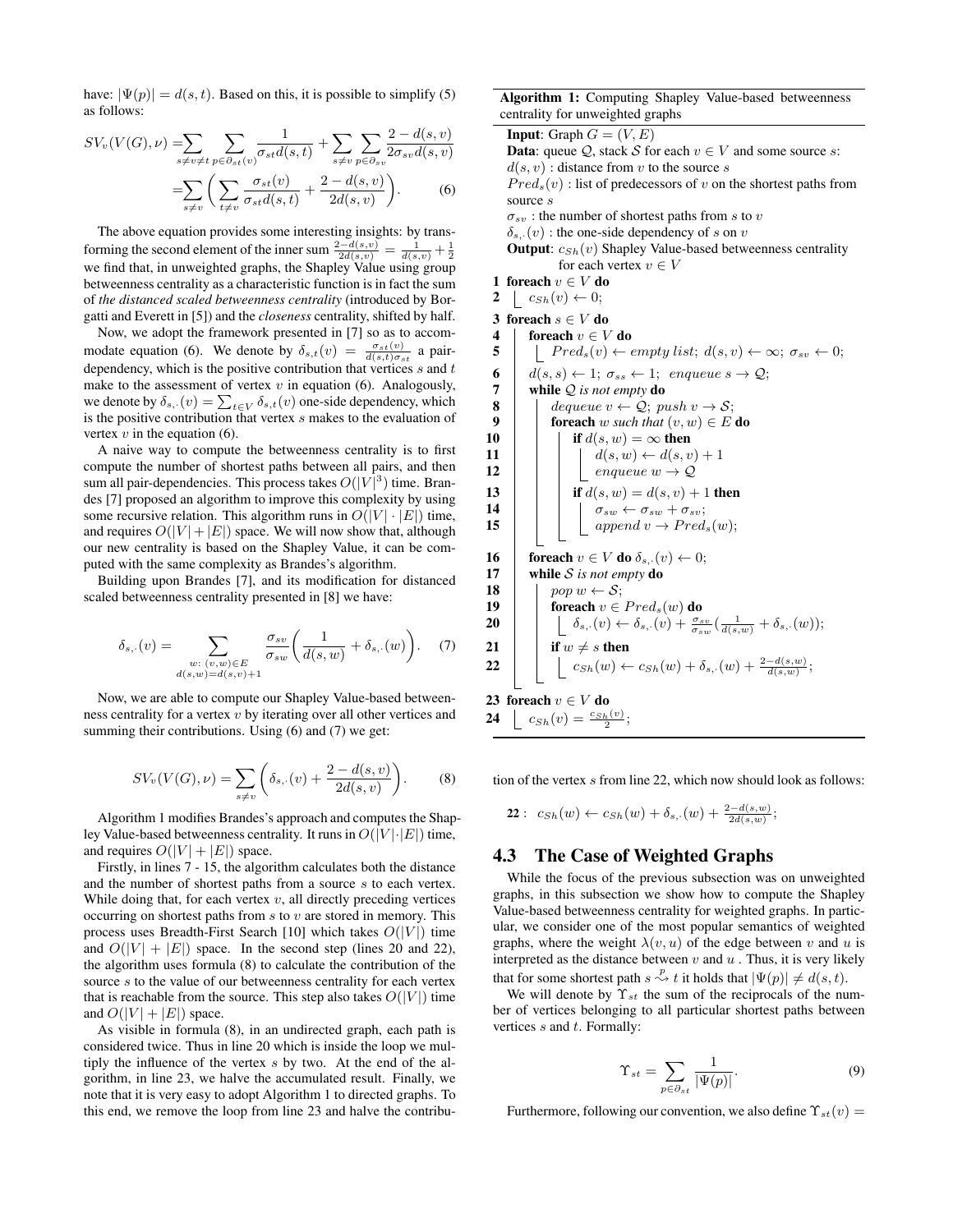$\sum_{p \in \partial_{st}(v)} \frac{1}{|\Psi(p)|}$ . Now, using (9) it is possible to simplify (5) as follows:

$$
SV_v(V(G),\nu) = \sum_{s \neq v} \left( \sum_{t \neq v} \frac{\Upsilon_{st}(v)}{\sigma_{st}} + \frac{\Upsilon_{sv}}{\sigma_{sv}} - \frac{1}{2} \right). \tag{10}
$$

In order to compute this value efficiently, we need to overcome two main algorithmic challenges. The first is how to efficiently compute  $\Upsilon_{st}$  for each s and t. The second challenge is how to recursively compute the term  $\sum_{t \neq v} \frac{\Upsilon_{st}(v)}{\sigma_{st}}$ , which is the one-side dependency in weighted graphs (denoted as  $\delta_{s}$ ,  $(v)$ ). That is,

$$
\delta_{s,\cdot}(v) = \sum_{t \in V} \frac{\Upsilon_{st}(v)}{\sigma_{st}}.\tag{11}
$$

In the above equation, counting all shortest paths between source  $s$  and each vertex  $t$ , as well as the number of vertices in each such path, is not challenging: it can be done using  $O(V^2)$  space. However, it is not clear whether there exists any recursive relation that computes (11), i.e. a similar relation to that used in (7).

In order to compute (11) recursively, we will define an array  $T_{st}$  which stores the number of shortest paths between vertices s and  $t$ . as well as the number of vertices in each such path. More specifically,  $T_{st}[i] : i \in \{1, \ldots, |V|\}$  is the number of shortest paths between s and t that contain exactly i vertices. The array  $T_{st}$ uniquely determines the polynomial  $W_{st}$  with terms  $T_{st}[i]x^i$ . We define seven operation on such arrays:

- **Shifting**  $T_{st}^{\rightarrow}$  and  $T_{st}^{\leftarrow}$  increase or decrease the indices of all values of the array by one, respectively. This takes  $O(|V|)$  time.
- **Evaluating**  $||T_{st}||$  returns  $\sum_{i=1}^{|V|} \frac{T_{st}[i]}{i}$ . Time complexity is  $O(|V|)$ .
- Adding  $T_{sv} \oplus T_{su}$  is an operation of adding two polynomials  $W_{sv}$ and  $W_{su}$ . It takes  $O(|V|)$  time. We will denote by  $\bigoplus$  the sum of a series of polynomials.
- **Multiplying**  $T_{sv} \otimes T_{vt}$  is an operation of multiplying two polynomials  $W_{sv}$  and  $W_{vt}$ . This takes  $O(|V| \log |V|)$  time using the polynomial multiplying algorithm from [10].
- **Dividing**  $T_{sv} \oslash T_{vt}$  is an operation of dividing polynomials  $W_{sv}$ and  $W_{vt}$ . This takes  $O(|V| \log |V|)$  time.
- Dividing by real  $T_{sv} \div k$  means dividing every value in the array by the real value k. This operation takes  $O(|V|)$  time.
- **Resetting**  $T_{sv} \leftarrow 0$  is an operation that assigns 0 to each cell in  $T_{sv}$ .

Observe that  $||T_{st}|| = \Upsilon_{st}$ . Therefore, to overcome the first algorithmic challenge, it is sufficient to compute  $||T_{st}||$ . We will use the following relation:

$$
T_{sv} = \bigoplus_{\substack{u: d(s,u) + \\ \lambda(u,v) = d(s,v)}} T_{su}^{\rightarrow}.
$$
 (12)

Using Dijkstra's algorithm [10], as well as equation (12), we can compute  $T_{st}$  for every t and some source s. If vertex u precedes vertex  $v$  on some shortest path from source  $s$ , all shortest paths stored in  $T_{su}$  extended by vertex v are part of the set of shortest paths stored in  $T_{sv}$ . This procedure takes  $O(|V|^2|E| +$  $|V|^2 \log |V|$ ) time.

To solve the second algorithmic challenge, it is necessary to notice the following relationship:

$$
T_{st}(v) = (T_{sv} \otimes T_{vt})_{st}^{\leftarrow} = T_{sv} \otimes T_{vt}^{\leftarrow}.
$$
 (13)

Following our convention,  $T_{st}(v)$  is an array that stores information about the paths between  $s$  and  $t$  that pass through the vertex  $v$ . Every path stored in the array  $T_{sv}$  can be extended by every path stored in the array  $T_{vt}$ . This operation, which is in fact the multiplication of two polynomials  $W_{sv}$  and  $W_{vt}$ , gives us information about all shortest paths from  $s$  to  $t$  passing through  $v$ . The vertex  $v$ is counted twice, so by shifting left the result of multiplication we shorten all paths by one.

Now, we are able to infer the recursive relation. Changing type of one-side dependency (11) to the type of the proposed array  $\delta_{s}^*$ ,  $(v)$  =  $\bigoplus_{t \in V} \frac{T_{st}(v)}{\sigma_{st}}$ , using (13), and using the property of a polynomial operation, we obtain the following relation<sup>6</sup>:

$$
\delta_{s,\cdot}^*(v) = \bigoplus_{\substack{w:\ d(s,v)+\\ \lambda(v,w)=d(s,w)}} \left( \frac{T_{sv}^{\to}}{\sigma_{sw}} \oplus T_{sv} \otimes (\delta_{s,\cdot}^*(w) \otimes T_{sw}^{\leftarrow}) \right). \quad (14)
$$

Equations (10) and (11), and definition of  $\delta_{s}^{*}$ ,  $(v)$  give us the ultimate formula:

$$
SV_v(V(G), \nu) = \sum_{s \neq v} \left( \left\| \delta_{s, \cdot}^*(v) \right\| + \frac{\left\| T_{sv} \right\|}{\sigma_{sv}} - \frac{1}{2} \right). \tag{15}
$$

We use the above result to construct Algorithm 2 that computes the Shapley Value-based betweenness centrality for weighted graphs in  $O(|E| \cdot |V|^2 \log |V|)$  time. The algorithm require  $O(|V|^2)$  space.

Algorithm 2 shows great similarity to Algorithm 1. The only difference is that we do not operate on numbers of shortest paths between vertices, but on the special array introduced, which is the reason behind the higher complexity. However, analogously to Algorithm 1, we are able to easily adapt this algorithm to work on directed graphs. It is necessary to remove the loop from line 27 and halve the contribution of vertex s from line 26. Thus, for the case of directed graphs, this lines becomes:

**26**: 
$$
c_{Sh}(w) \leftarrow c_{Sh}(w) + ||\delta^*_{s,\cdot}(w)|| + \frac{||T_{sw}||}{\sigma_{sw}} - \frac{1}{2};
$$

#### 4.4 Shapley Value-based Stress Centrality

We will now show how to adapt Algorithms 1 and 2 so that they efficiently compute the stress centrality based on the Shapley Value. Intuitively, the stress centrality [23, 18] is used to identify the vertices that are exposed to high loads. Formally,

*Definition 3.* The stress centrality of node  $v$  is defined as a function  $c: V \to \mathbb{R}: c_s(v) = \sum_{s \neq v \neq t} \sigma_{st}(v)$ .

Although the stress centrality has a very similar functional form to the betweenness centrality, both metrics may rank nodes differently. The above definition of centrality can be refined to the Shapley Value-based stress centrality, as follows:

*Definition 4.* Given network G, the Shapley Value-based stress centrality of vertex  $v \in V(G)$  is defined as a function  $c_{Sh}: V \to$  $\mathbb{R}: c_{Sh}(v) = SV_v(V(G), \nu)$ , where  $\nu$  is the characteristic function defined as  $\nu : 2^{V(G)} \to \mathbb{R} : \nu(S) = \sum_{\substack{s \notin S \\ t \notin S}} \sigma_{st}(S)$  with  $S \subseteq V(G)$ .

 $6$ We omit the precise description of a derivation which is analogous to Brandes' derivation of the equation (7).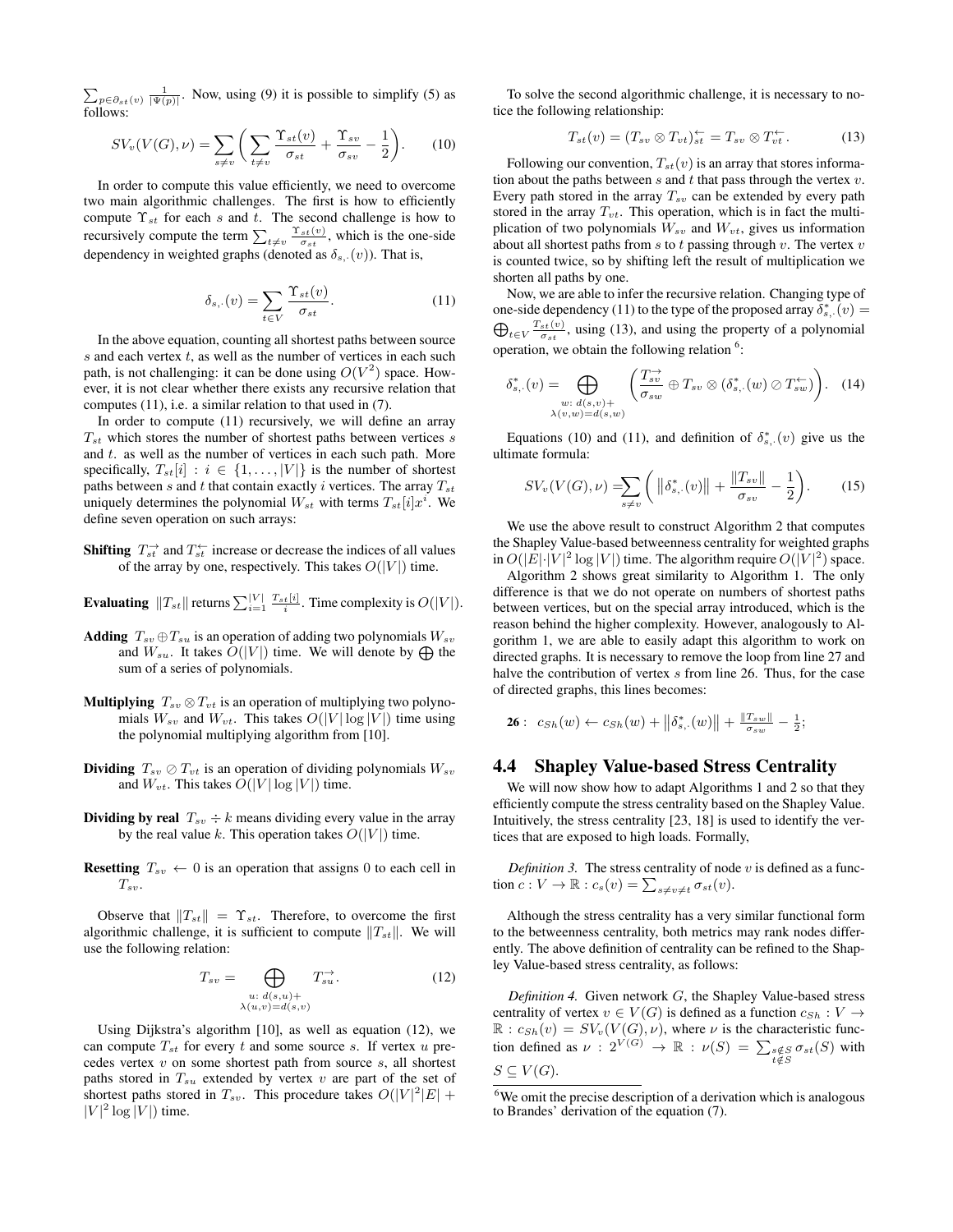where group stress centrality is defined in an analogous way to that of the group betweenness centrality in Section 3. The analysis of the expected marginal contribution of some vertex  $v \in V(G)$  to the set of vertices  $P_{\pi}(v)$  in the context of group stress centrality c leads to the following equation:

$$
SV_v(V(G), c) = \sum_{s \neq v \neq t} \sum_{p \in \partial_{st}(v)} \mathbb{E}[B_{v,p}^+] + \sum_{s \neq v} \sum_{p \in \partial_{sv}} \mathbb{E}[-B_{v,p}^-]
$$
  
= 
$$
\sum_{s \neq v \neq t} \sum_{p \in \partial_{st}(v)} \frac{1}{|\Psi(p)|} + \sum_{s \neq v} \sum_{p \in \partial_{sv}} \frac{2 - |\Psi(p)|}{2|\Psi(p)|},
$$
(16)

where we use the same notation as in Section 4.1.

Algorithm 2: Computing Shapley Value-based betweenness centrality for weighted graphs

**Input:** weighted graph  $G = (V, E)$ , with weight function  $\lambda: E \to \mathbb{R}^+$ 

**Data:** priority queue  $Q$  with key  $d()$ , stack S for each vertex  $v \in V$  and some source s:

 $d(s, v)$ : the distance from s to v

 $Pred<sub>s</sub>(v)$ : the list of predecessors of v on the shortest paths from source  $s$ 

 $\sigma_{sv}$ : the number of shortest paths from s to v

 $\delta_{s}^{*}$ . (v) : one-side dependency of s on v with type of the array  $T_{sv}$ : the number of shortest paths from  $s$  to  $v$  with accuracy to the number of vertices belonging to them stored in array

**Output:**  $c_{Sh}(v)$  Shapley Value-based betweenness centrality 1 foreach  $v \in V$  do

2  $\mid c_{Sh}(v) \leftarrow 0;$ 3 foreach  $s \in V$  do 4 foreach  $v \in V$  do 5 | |  $Pred_s(v) \leftarrow empty list; d(s, v) \leftarrow \infty; \sigma_{sv} \leftarrow 0;$ 6  $d(s, s) \leftarrow 1; \sigma_{ss} \leftarrow 1; \text{ sequence } s \rightarrow \mathcal{Q};$ **7** while Q is not empty **do**<br>8  $\downarrow$  extract  $v \leftarrow Q$  with 8  $\begin{array}{|c|c|} \hline \textbf{8} & \text{extract } v \leftarrow \textbf{Q} \text{ with minimal } d(s, v); \ \hline \textbf{9} & \text{push } v \rightarrow S; \hline \end{array}$ 9 |  $push v \rightarrow S;$ <br>10 | foreach w such **foreach** w *such that*  $(v, w) \in E$  **do** 11 if  $d(s, w) > d(s, v) + \lambda(v, w)$  then 12  $\vert \vert \vert \vert \vert d(s, w) \leftarrow d(s, v) + \lambda(v, w)$ 13 | | | insert/update  $w \to Q$  with  $d(s, w)$ ; 14  $\vert \vert \vert \sigma_{sw} \leftarrow 0; T_{sw} \leftarrow 0;$ 15 | | |  $Pred_s(w) \leftarrow empty list;$ **16 i if**  $d(s, w) = d(s, v) + \lambda(v, w)$  then 17 | | |  $\sigma_{sw} \leftarrow \sigma_{sw} + \sigma_{sv};$ 18 | | |  $append\ v \rightarrow Pred_s(w);$ 19  $\begin{array}{|c|c|c|}\n\hline\n19 & \bar{1} & \bar{x}_{sw} = T_{sw} \oplus T_{sv}^{\rightarrow};\n\hline\n\end{array}$ 20  $\; \; \mid \;$  foreach  $v \in V$  do  $\delta^*_{s,\cdot}(v) \leftarrow 0;$ 21 while S *is not empty* do 22 | pop  $w \leftarrow S$ ; 23  $\Box$  foreach  $v \in Pred_s(w)$  do  ${\bf 24} \quad \Big\vert \quad \Big\vert \quad \delta_{s,\cdot}^*(v) \leftarrow \delta_{s,\cdot}^*(v) \oplus \tfrac{T_{sv}^{\rightarrow}}{\sigma_{sw}} \oplus T_{sv} \otimes (\delta_{s,\cdot}^*(w) \oslash T_{sw}^{\leftarrow});$ 25  $\vert$  if  $w \neq s$  then **26**  $\Big| \Big| \Big| \Big| c_{Sh}(w) \leftarrow c_{Sh}(w) + \Big| \Big| \delta_{s,\cdot}^*(w) \Big| + \tfrac{2\|T_{sw}\|}{\sigma_{sw}} - 1$ 27 foreach  $v \in V$  do **28**  $c_{Sh}(v) = \frac{c_{Sh}(v)}{2};$ 

Using (16), and following similar steps to those that we took during the analysis of the betweenness centrality, we infer analogous recursive equations for computation one-side dependency  $\delta_{s}$ ,  $(v)$ . In case of unweighted graphs, we get  $\delta_{s}$ ,  $(v) = \sum_{t \in V(G)} \frac{\sigma_{st}(v)}{d(s,t)}$ and obtain:

$$
\delta_{s,\cdot}(v) = \sum_{\substack{w:\ (v,w)\in E\\d(s,w)=d(s,v)+1}} \sigma_{sv}\bigg(\frac{1}{d(s,w)} + \frac{\delta_{s,\cdot}(w)}{\sigma_{sw}}\bigg). \tag{17}
$$

The modification of Algorithm 1 based on equations (16) and (17) consists of changing lines 20 and 22 so that they become:

**20**:  $\delta_{s}$ ,  $(v) \leftarrow \delta_{s}$ ,  $(v) + \sigma_{sv}(\frac{1}{d(s,w)} + \frac{\delta_{s}$ ,  $(w)}{\sigma_{sw}});$ 22 :  $c_{Sh}(w) \leftarrow c_{Sh}(w) + \delta_{s}$ ,  $(w) + \sigma_{sw}(\frac{2-d(s,w)}{d(s,w)})$ ;

Then, in case of weighted graphs, where  $\delta_{s,\cdot}^*(v) = \bigoplus_{t \in V} T_{st}(v)$ we obtain:

$$
\delta_{s,\cdot}^*(v) = \bigoplus_{\substack{w:\ d(s,v)+\\ \lambda(v,w)=d(s,w)}} \left( T_{sv} \oplus T_{sv} \otimes (\delta_{s,\cdot}^*(w) \otimes T_{sw}^{\leftarrow}) \right). \tag{18}
$$

Equations (16) and (18) result in changing lines 24 and 26 from Algorithm 2 into the following:

$$
\mathbf{24}:\ \ \delta_{s,\cdot}^{*}(v)\leftarrow \delta_{s,\cdot}^{*}(v)\oplus T_{sv}^{\rightarrow}\oplus T_{sv}\otimes(\delta_{s,\cdot}^{*}(w)\oslash T_{sw}^{\leftarrow});
$$

$$
26: c_{Sh}(w) \leftarrow c_{Sh}(w) + ||\delta^*_{s,\cdot}(w)|| + 2 ||T_{sw}|| - \sigma_{sw};
$$

This concludes the necessary modifications of Algorithms 1 and 2 in order to compute the Shapley Value-based stress centrality.

### 5. SUMMARY AND FUTURE WORK

In Table 1, we present a summary of the results obtained in this paper. To date, following the seminal work of Gómez et al. [15], the game theoretic refinements for the degree [24] and closeness [1] centralities were proposed and their computational properties were studied in Aadithya et al. [1]. In the present paper we propose the Shapley Value-based betweenness centrality and develop two polynomial algorithms for computing it. We also show that these results can be easily extended to the related notion of the stress centrality.

| <b>Standard</b><br>centrality | Group<br>centrality | <b>SV-based</b><br>centrality | <b>Efficient</b><br>computation |
|-------------------------------|---------------------|-------------------------------|---------------------------------|
| node                          | [12]                | [24]                          | 11                              |
| closeness                     | [12]                | [1]                           | [1]                             |
| betweenness                   | [12]                | this paper                    | this paper                      |
| stress                        | this paper          | this paper                    | this paper                      |

Table 1: Summary of the results obtained in this paper.

Regarding future research, our work can be extended to a variety of other centrality metrics. In particular, similarly to the stress centrality, there are other, though less known, versions of the betweenness centrality [8] to which our results stretch straightforwardly. Another interesting, and indeed more challenging, extension is to derive (and efficiently compute!) the Shapley Value-based forms of other metrics such as the graph centrality [17], the reach centrality [16], the edge centrality [18], the flow betweenness centrality [18], and current flow centrality [9].